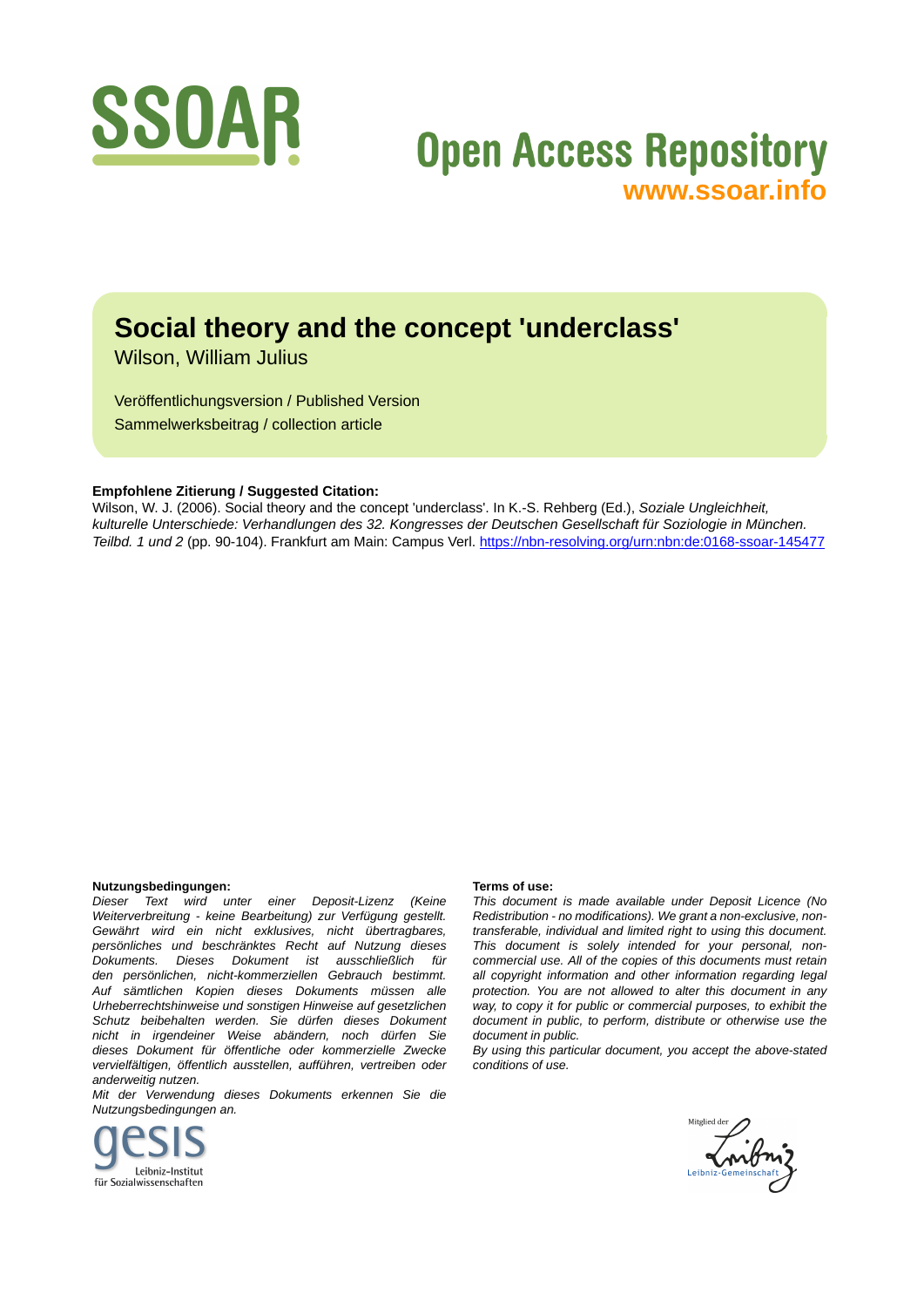# Social Theory and the Concept ›Underclass‹

*William Julius Wilson* 

# Introduction

——————

The use of the concept vunderclasse has been the subject of considerable debate among scholars of urban poverty. Many question the meaning of the term and its value as a social category, and react critically to the way the term has been appropriated by those intellectuals and journalists whose ideological views and orientations strongly influence their perceptions of the urban poor (Hughes 1989; Aponte 1990; Katz 1993; Gans 1995; O'Connor 2001).<sup>1</sup> However, in their critical commentary the scholars of urban poverty do not address, in theoretical terms, the scientific import of the concept ›underclass;‹ that is, its role in the description, explanation and prediction of social behavior. Rather they object to the way the term is used to label a subgroup of the urban poor whose cultural traits are thought to be different from those of the larger society.

In this paper, I consider whether a theoretically defined concept of underclass – as opposed to the nonsystematic and atheoretical usages – can be helpful in social scientific discourse. But first, by way of background, let me examine briefly the various ways the term *y*underclass<sup>{2}</sup> has been used in published writings down through the years.

# The Underclass in Historical Perspective

Invidious comparisons between the cultural traits of certain segments of the poor and those of the larger society have a long history in western industrialized countries. For many decades, the British establishment publicly expressed concerns

 <sup>1</sup> Several empirical assessments of the size and growth of the underclass by social scientists did appear in the late 1980s, but rather than help to draw attention to the underlying causes of chronic poverty, these studies tended to contribute to the perception that as a group the underclass was synonymous with deviant behavior (see e.g: Ricketts/Sawhill 1988; Nathan 1986).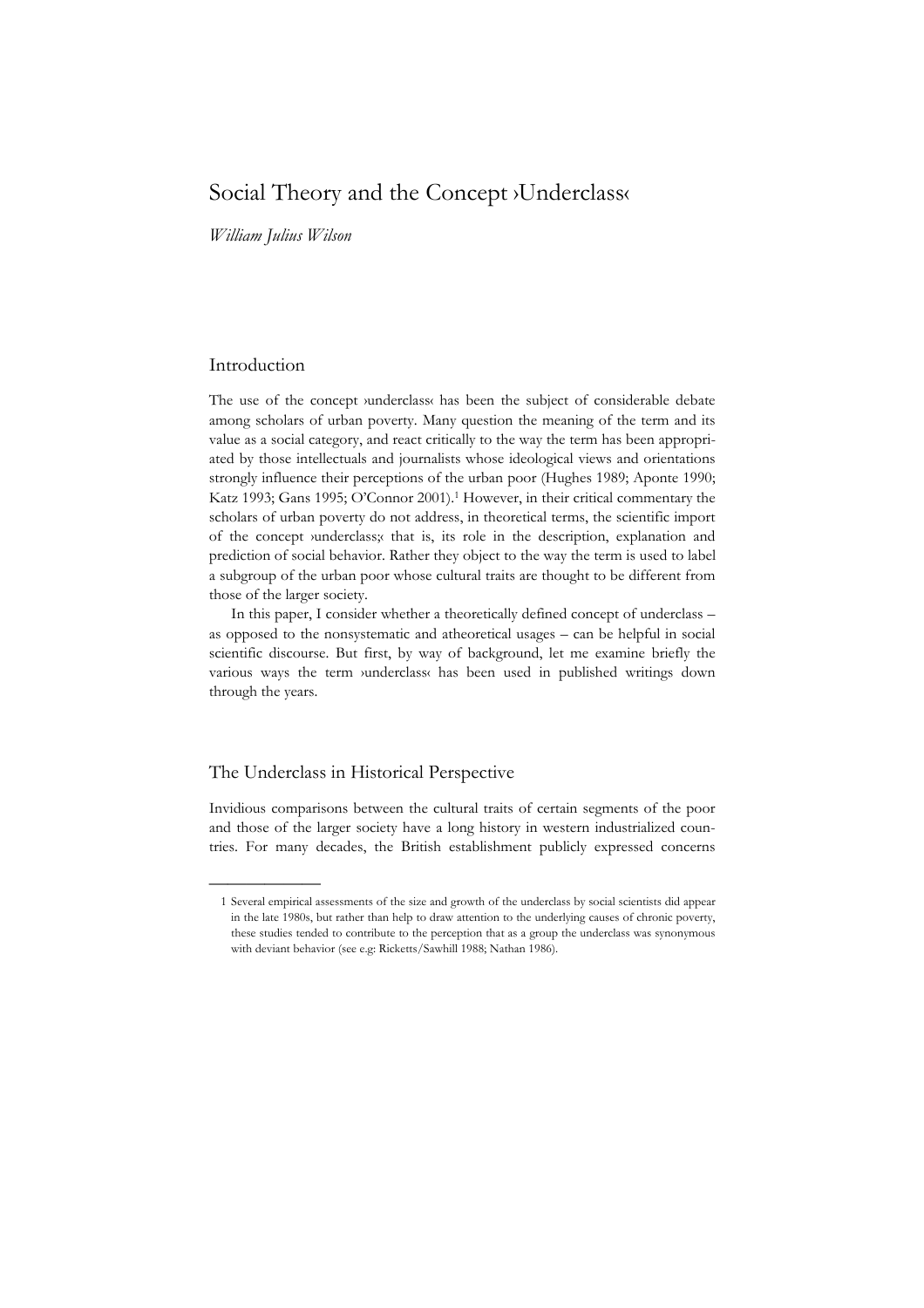about those elements among the poor – variously labelled »the lumpen«, »the rabble«, »the vagrants«, and »the dangerous« classes – who were described as morally deficient and a potential threat to the social order of British society. Moreover, these »social outcasts« were seen as different from other poor British citizens who, despite their poverty, tended to conform to societal norms. Likewise, in the United States, the early poor laws clearly distinguished two groups among the poor – the incapacitated and the able-bodied. The amount and type of aid the able-bodied poor could receive was limited as the laws drew distinctions between the »deserving« and »undeserving« poor (Katz 1989).

With the dawn of the industrial revolution, European social scientists began to associate the experiences of poverty with the technological revolution, which had changed the processes of work, especially manual labor. Gunnar Myrdal, a Swedish economist, first used the label »underclass« in this connection to describe the increasing polarization of American society (Myrdal 1962). Myrdal argued that because of inadequate schooling and a paucity of marketable skills, as well as a lack of government support, a growing segment of the disadvantaged were consigned to the very bottom of the economic class structure. Myrdal never intended the concept of ›underclass‹ to be a generic label for a host of cultural and behavioral traits that supposedly differentiate a certain segment of the poor from the rest of society.

In the 1960s a number of liberal scholars in the U.S. associated the impact of economic restructuring and long-term joblessness not only with the limited life chances of the most disadvantaged segments of urban America, but also with cultural behavior (i.e., the sharing of outlooks and modes of conduct) in the inner-city ghetto (Clark 1965; Rainwater 1966; Liebow 1967; Hannerz 1969). These writers demonstrated that it is possible to be aware of the importance of macro-structural economic constraints (i.e., avoid the extreme notion of a »culture of poverty«) and still »see the merits of a more subtle kind of cultural analysis of life in poverty« (Hannerz 1969: 182).

A cultural analysis of life in poverty is perhaps best captured through the kind of ethnographic research conducted by scholars such as Hannerz (1969), Liebow (1967) and Rainwater (1966), where an attempt was made to study empirically the influence of cultural patterns on individual and group outcomes, given certain social and economic constraints. However, the controversy over the Moynihan Report (1965) on the black family in the late 1960s abruptly interrupted such studies. Indeed, in the aftermath of the controversy, empirical research on the inner-city ghetto in general decreased sharply throughout the 1970s and first half of the 1980s (Wilson 1987).

The harsh criticism of the Moynihan report – which devoted far more attention to his unflattering depiction of the inner-city African-American family than to his historical analysis of the special plight of black families and his proposed remedies –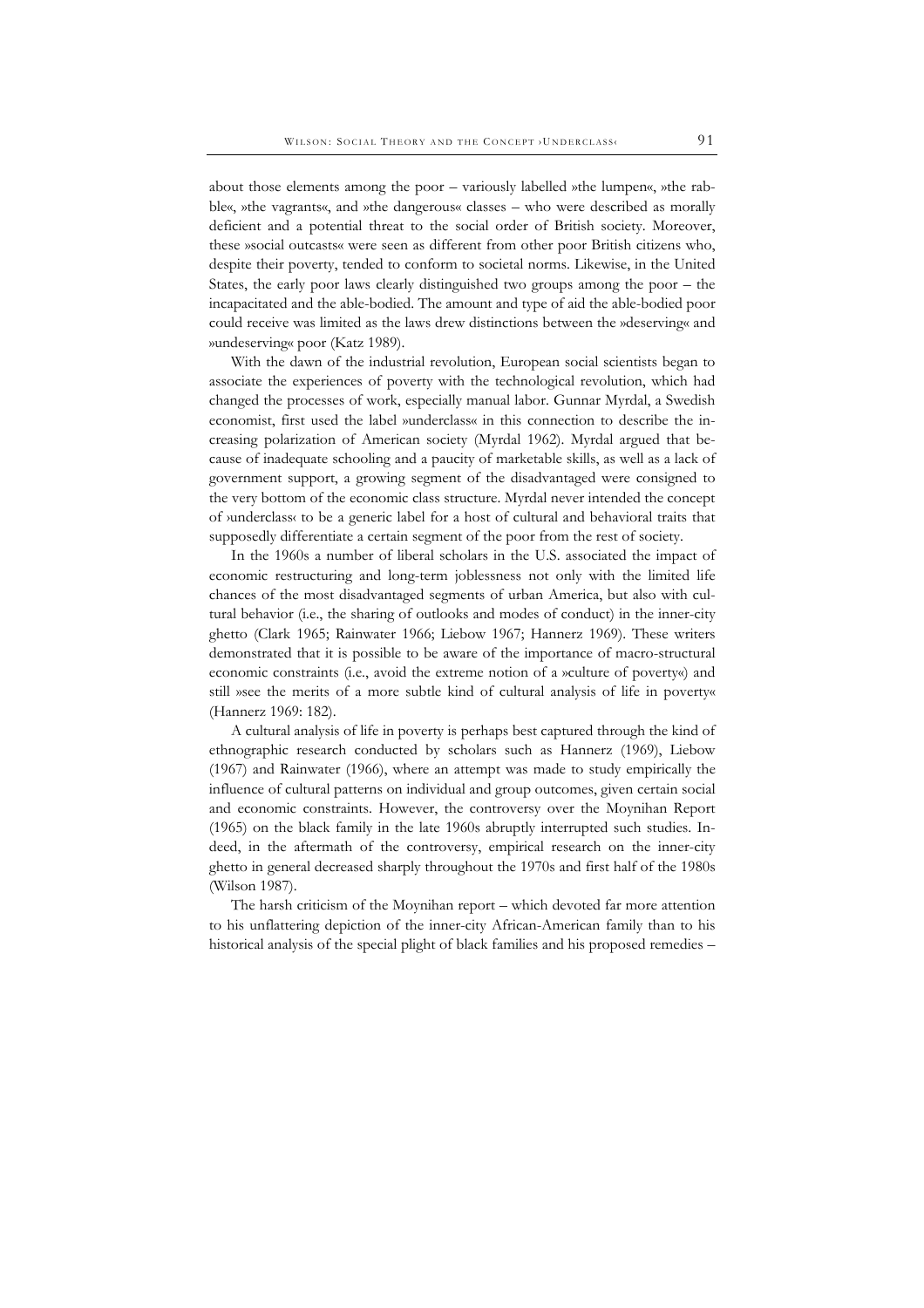proved to be too intimidating to scholars, especially to liberal scholars. Accordingly, in the early 1970s, social scientists were hardly motivated to research the structural and cultural roots of ghetto social dislocations. In an effort to protect themselves from the charge of »blaming the victim« or of racism, liberal social scientists tended to avoid describing any behavior that could be construed as stigmatizing or unflattering to people of color. Accordingly, for several years, and well after this controversy had subsided, the problems of social dislocation in the inner-city received scant research attention (Wilson 1996).

Until the mid-1980s, the void was partially filled by journalists and conservative intellectuals who tended to highlight and reach conclusions about the behavioral and cultural »deficiencies« of the inner-city poor – frequently referred to as the »underclass‹ – without the benefit of systematic empirical research or carefully constructed theoretical frameworks (Time 1977; Gilder 1981; Murray 1984; Auletta 1985; Mead 1986).

Against this setting my book *The Truly Disadvantaged* was published in 1987. The relationship between economic restructuring, long-term joblessness, and cultural behavior – previously highlighted in the writings of the liberal scholars in the 1960s (Clark 1965; Rainwater 1966; Liebow 1967; Hannerz 1969) – was once again strongly emphasized. However, in spelling out this relationship, I also explicitly used the concept *yunderclass*, described as a heterogeneous grouping of families and individuals who are (1) outside the mainstream of the American occupational system – including those »who lack training and skills and either experience longterm unemployment or are not members of the labor force, individuals who are engaged in street crime and other forms of aberrant behavior, and families that experience long-term spells of poverty and/or welfare dependency« (Wilson 1987: 8) – and (2) share the same social milieu.

Regarding the sharing of the same social environment, I stated: »It is true that long-term welfare families and street criminals are distinct groups, but they live and interact in the same depressed community and they are part of the population that has, with the exodus of the more stable working- and middle-class segments, become increasingly isolated from mainstream patterns and norms of behavior« (Wilson 1987: 8).

I argued that the existence of maladaptive behavior and culture was a response to social structural constraints, including constraints imposed by the decreased relative demand for low-skilled labor.

I wrote *The Truly Disadvantaged* with two main objectives in mind: (1) to encourage serious scholars to return to a systematic study of ghetto life and (2) to elaborate on a theory of the social transformation of the inner-city. In this paper I present a more refined concept of the *y*underclass which derives its meaning from this theory. In the process I show how a theoretically defined concept of underclass can be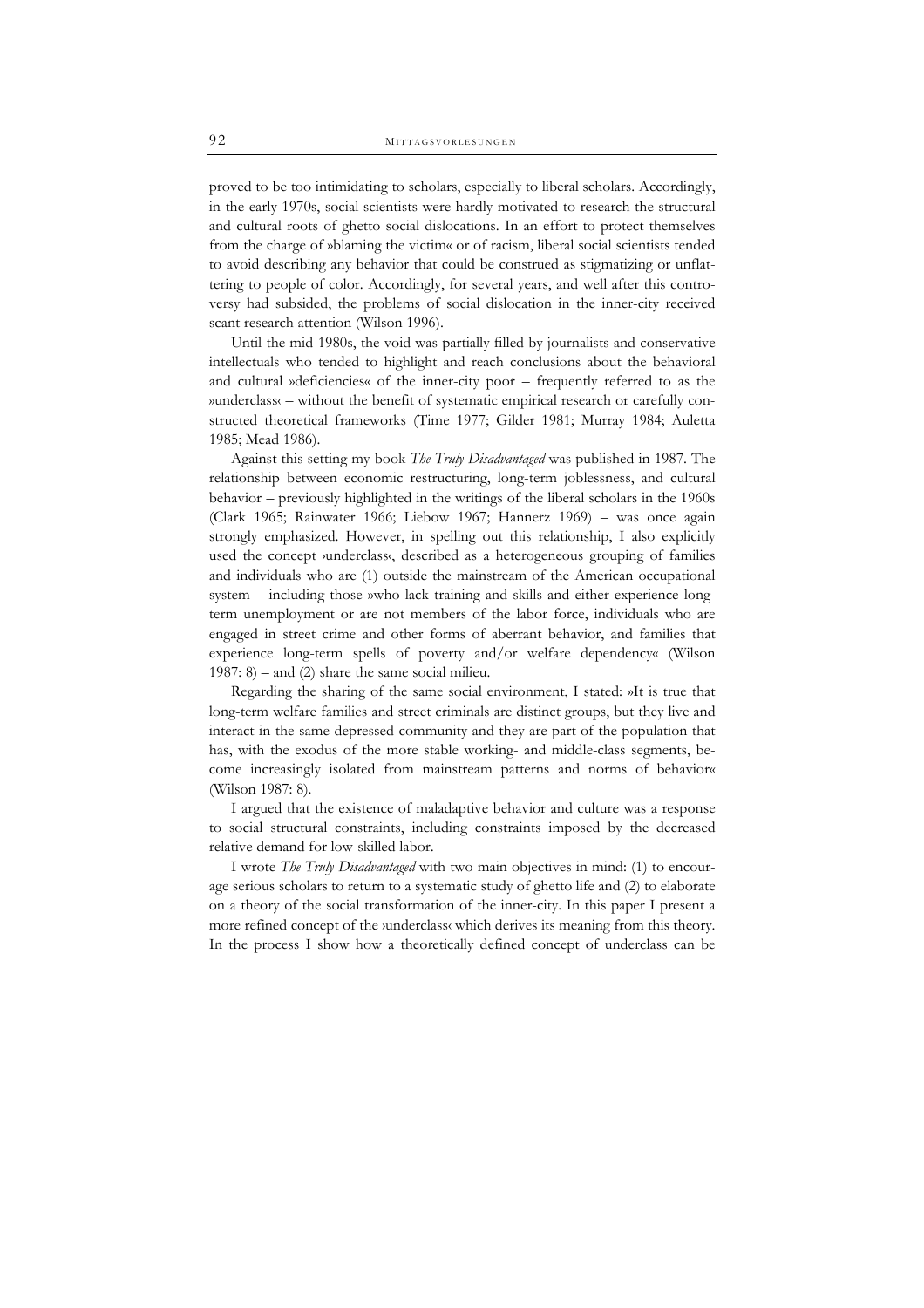helpful in social scientific discourse, despite the ongoing controversy and debate concerning its meaning and value as a social category.

# A Theory of the Social Transformation of the Inner City

I advanced the argument in The Truly Disadvantaged that historical discrimination combined with migration from the rural South to large metropolises kept the urban black population relatively young and created a problem of weak labor-force attachment that has made them particularly vulnerable to the industrial and geographic changes in the economy since the early 1970s. Innovations in technology, the shift from goods-producing to service-producing industries, the relocation of manufacturing industries out of central cities, the increasing polarization of the labor market into low-wage and high-wage sectors, and periodic recessions have elevated the rate of black joblessness (unemployment and nonparticipation in the labor market), despite the passage of legislation against discrimination and the creation of affirmative action programs.

The growth in joblessness has in turn helped generate a rise in the concentration of poor blacks with accompanying increases in single-parent families, and the receipt of welfare. These problems have been particularly noticeable in the inner-city ghetto neighborhoods of large cities, not only because the vast concentrations of impoverished minority families and individuals there, but also because these neighborhoods have become less diversified and isolated in ways that make them more vulnerable to the impact of the continuing economic changes.

Since the early 1970s, a significant out-migration of working- and middle-class families from inner-city neighborhoods combined with rising numbers of poor residents due to escalating rates of joblessness have resulted in heavy concentrations of ghetto poverty. The number of census tracts with poverty rates of at least 40 percent – a threshold definition of »high poverty« areas – has risen precipitously.2

——————————————<br>————————————————————

 <sup>2</sup> Social scientists tend to use census tracts as proxies for neighborhoods. And census tracts with poverty rates of at least 40 percent are defined as ghetto or high poverty neighborhoods. For example, in Chicago we found that 82 percent of the residents who live in high poverty census tracts inhabit the South and West sides of the city in areas most of which have been overwhelmingly black for half a century and more. These tracts make up the historic core of Chicago's black ghetto. An additional 13 percent live in immediately adjacent tracts. Thus, when we contrast high-poverty areas with other areas in the inner city we are in effect comparing ghetto neighborhoods with other black areas, most of which are moderately poor, that are not part of Chicago's traditional black belt (Wacquant/Wilson 1990). Using the same rationale on a national level, Jargowsky and Bane (1990) state: »Based on visits to several cities, we found that the 40 percent criterion came very close to identifying areas that looked like ghettos in terms of their housing conditions. Moreover, the areas selected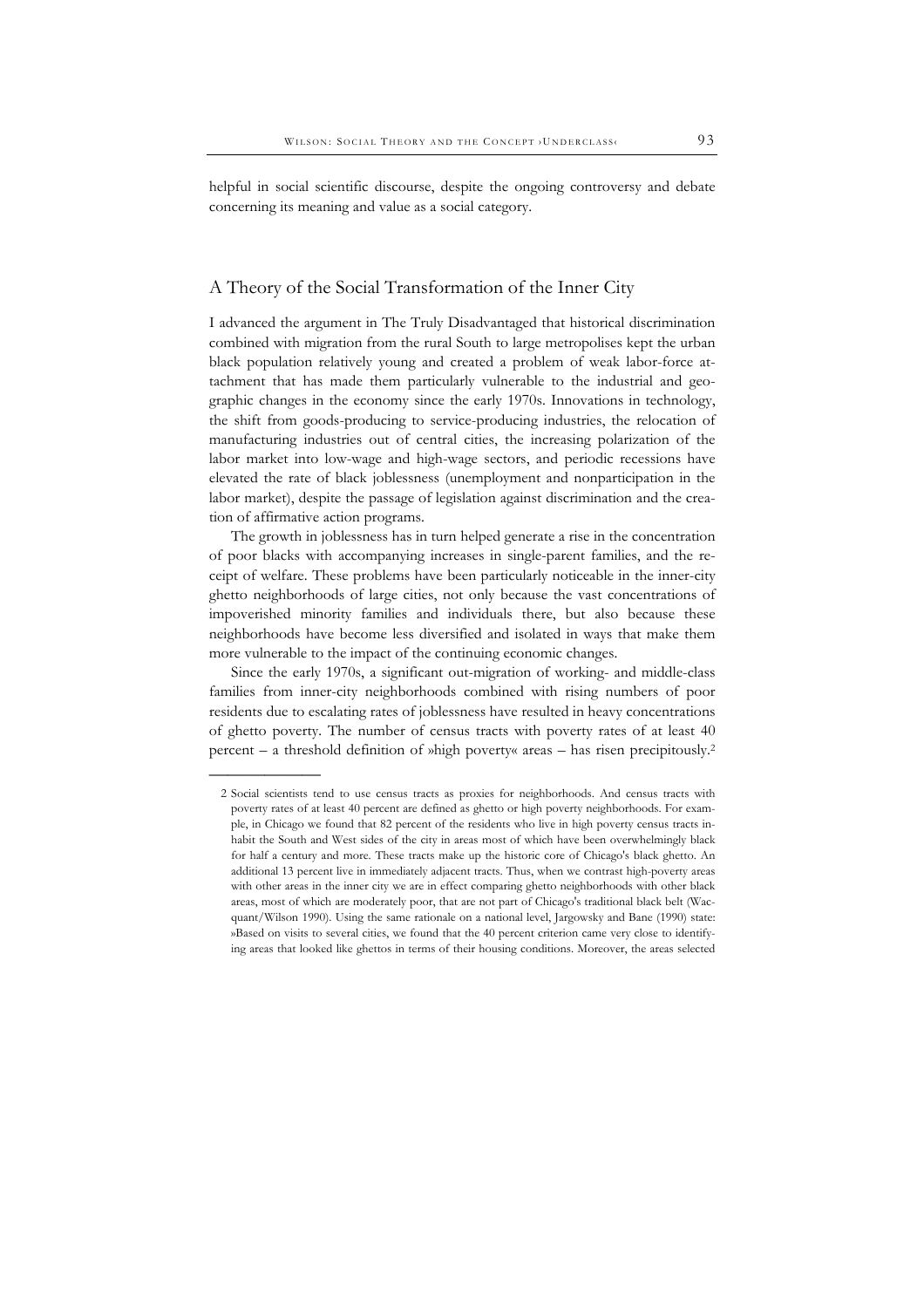The diminishing presence of middle- and working-class families has also weakened an important social buffer that served to deflect the full impact of the prolonged high levels of neighborhood joblessness stemming from uneven economic growth and periodic recessions.

In earlier decades, most of the adults in ghetto neighborhoods were employed. And black working- and middle-classes provided stability in these neighborhoods. They invested their economic and social resources by patronizing neighborhood stores, banks, churches and community organizations, and by sending their children to the local public schools. In the process they reinforced societal values and norms, and made it meaningful for the more disadvantaged in these segregated enclaves to envision the possibility of some upward mobility.

However, the inner-city ghetto today features a group of residents, the underclass, whose major predicament is rising joblessness, a trend that is strengthened by growing social isolation. The contact between groups of different class and racial backgrounds has decreased because of the out-migration of higher income families, resulting in greater adverse effects from living in impoverished neighborhoods. These concentration effects, reflected, for example, in the self-limiting social dispositions of inner-city residents, are created by inadequate access to job networks and jobs, the lack of access to quality schools, the decreasing availability of suitable marriage partners, and lack of exposure to conventional role models and informal »mainstream« social networks.

Accordingly, the arguments presented in *The Truly Disadvantaged* to account for the recent increases in social dislocations in the inner-city ghetto are complex. They cannot be reduced to the easy explanations of racism advanced by those on the left, or of »culture of poverty« posited by those on the right. Although historic racism created the ghetto and although contemporary discrimination has undoubtedly aggravated the economic and social woes of its residents, an adequate understanding of the sharp increase in these problems requires the specification of a complex web of additional factors, including the impact of shifts in the modern American economy.

It is not explicit in this summary of The Truly Disadvantaged that social structural, cultural, and social psychological variables are integrated into my theoretical framework.3 A more formal statement of this framework is that a structure of inequality has evolved which is linked to contemporary behavior in the ghetto by a combination of opportunities, constraints and social psychology.

——————

by the 40 percent criterion corresponded rather closely with the judgments of city officials and local census bureau officials about which neighborhoods were ghettos« (pp. 8–9).

 <sup>3</sup> In the ensuing discussion in this section, I benefited from Zelditch's formal explication of The Truly Disadvantaged (1989).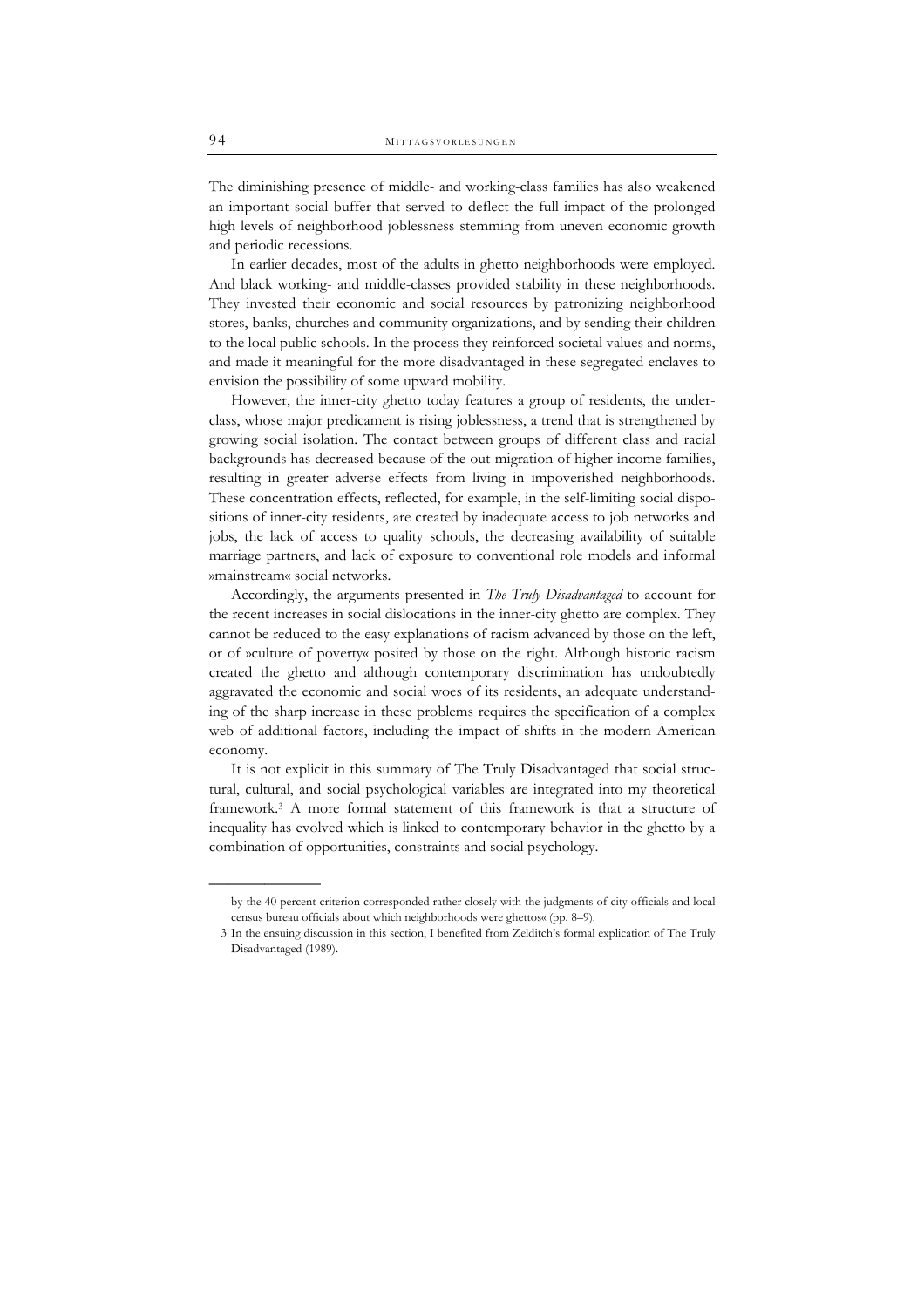The exogenous factors, representing the sources of the concentration of black ghetto poverty, include racial discrimination, changes in the economy that have restructured occupations and relocated industries, and political processes (affirmative action programs and anti-bias legislation) that have had the unanticipated consequence of increasing the class divisions among urban African Americans.4 The endogenous factors created by these exogenous determinants include demographic variables such as urban migration, age structures, and the pool of marriageable men, and economic factors such as employment and income distributions.

The endogenous determinants also include social isolation, which is a characteristic feature of the social environment of the urban underclass. Social isolation deprives inner-city ghetto residents not only of economic and social resources, including conventional role models whose presence buffers the impact of neighborhood joblessness, but also of cultural learning from mainstream social networks that facilitates economic and social mobility in modern society. The lack of economic and social resources in the neighborhood, the declining presence of conventional role models, and circumscribed cultural learning produce outcomes that restrict social advancement. Some of these outcomes are structural (weak-labor force attachment and lack of access to informal job networks) and some are social-psychological (limited aspirations and negative social dispositions).

These theoretical issues should be kept in mind as I attempt to more fully establish the role of the concept vunderclass‹ in the description, explanation and prediction of social behavior.

# Labor-Force Attachment and the Inner-City Social Environment

I argued in *The Truly Disadvantaged* that the central problem of the underclass is joblessness, a problem that is rendered even more severe by an increasing social isolation in impoverished neighborhoods, as reflected, for example, in the weakening of the informal job information network systems. In Martha Van Haitsma's

——————

 <sup>4</sup> The point here is that the elimination of racial barriers creates the greater opportunities for the talented, more educated, and better-trained, minority group members because, as James Fiskin (1983) has pointed out, they possess the resources to compete most effectively. These resources derive from a variety of advantages made possible or provided by their families including financial means, schooling and peer groups. However, if the more advantaged members of minority groups profit disproportionately from policies that enhance individual opportunity, they also benefit disproportionately from policies of affirmative action based solely on their racial group membership. Minority individuals from the most advantaged families tend to be more heavily represented among those of their racial group most qualified for college admissions, higher paying jobs, and promotions.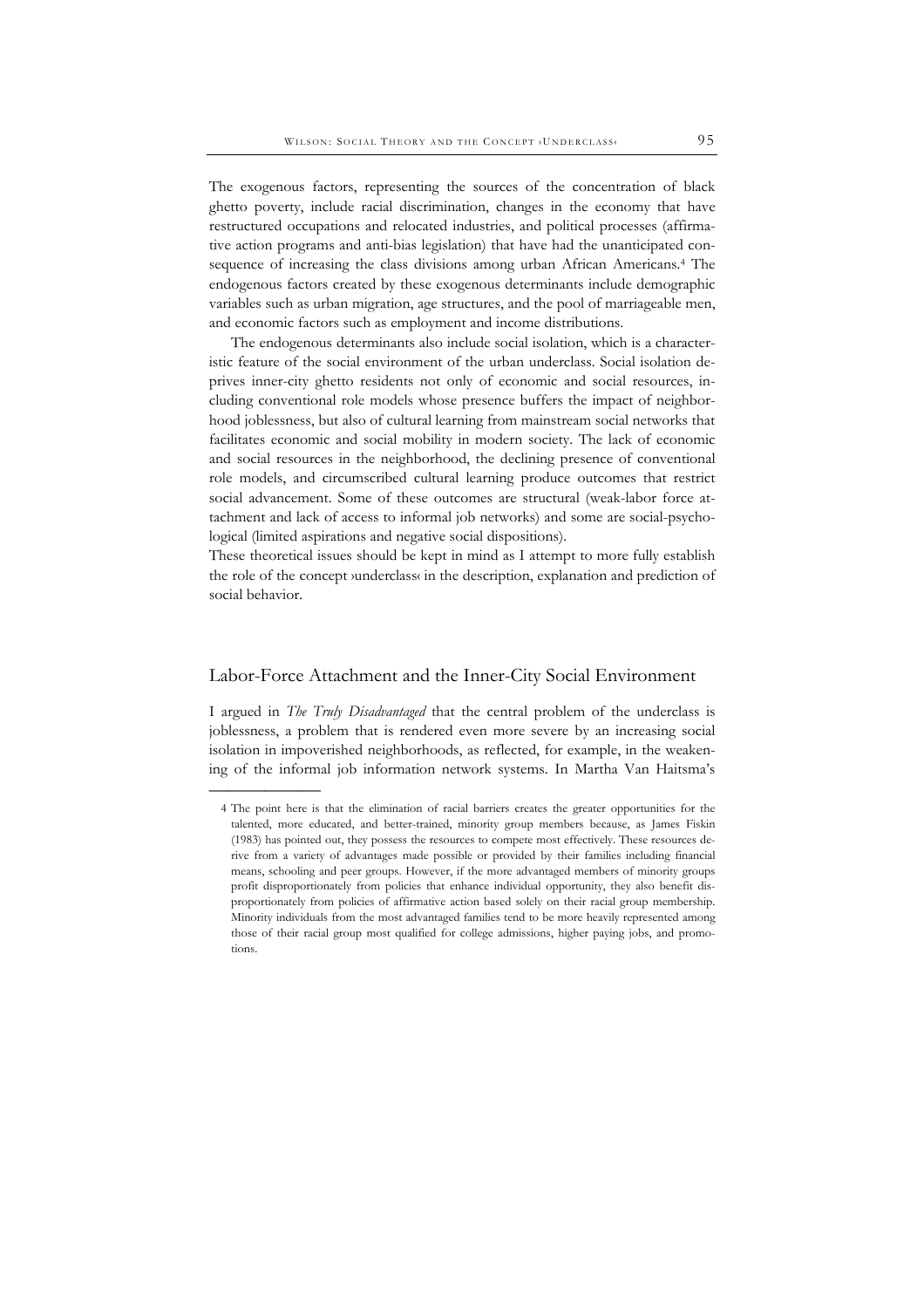(1989) conceptual explication of my theory, the relationship between the social environment and experiences in the labor market is more sharply delineated. She distinguishes those persons with weak attachment to the labor force and whose social environment »tends to maintain or further weaken this attachment« (Van Haitsma 1989: 28). I would like to incorporate this more explicit conception by referring to the neighborhood as the social environment.

The term weak labor-force attachment as used here does not imply a desire or willingness to work. Rather, weak labor-force attachment implies the marginal position of people in the labor force because of restricted job opportunities – including those that result from changes in the demand for labor and from racial discrimination – and/or limited access to the informal job network systems.

To understand the unique position of members of the underclass, it is important to comprehend how their neighborhood context aggravates their weak attachment to the labor force. »Environments with low opportunity for stable and legitimate employment and high opportunity for alternative income-generating activities, particularly those which are incompatible with regular employment perpetuate weak labor force attachment,« states Van Haistma (1989: 7). Poor people who reside in areas that support or foster strong labor force attachment are in a better position to avail themselves of employment opportunities than those with similar educational training and occupational skills living in neighborhoods that reinforce or promote weak labor force attachment.

Neighborhoods that have inadequate job information networks, few legitimate employment opportunities, and inferior schools, not only feature weak labor force attachment, they also increase the likelihood that people will turn to deviant or illegal activities for income, resulting in further deterioration of their attachment to the legitimate labor market. The problems associated with the absence of work are most severe for a jobless family in a neighborhood with low rates of employment because they are more likely to be shared and reinforced by other families in this neighborhood through the process of non-conscious or accidental cultural transmission (Wilson 1996; Hannerz 1969). A perception of a lack of self-efficacy is one of these shared problems.

In social cognitive theory, perceived self-efficacy refers to personal beliefs that one has the ability to take the necessary steps to achieve the goals required in a given situation. Such beliefs affect the level of challenge that an individual perceives he or she is able to handle, the amount of effort expended in a given endeavor, and the degree of perseverance when confronting difficulties. As Albert Bandura points out, »Inability to influence events and social conditions that significantly affect one's life can give rise to feelings of futility and despondency as well as to anxiety« (Bandura 1982: 140).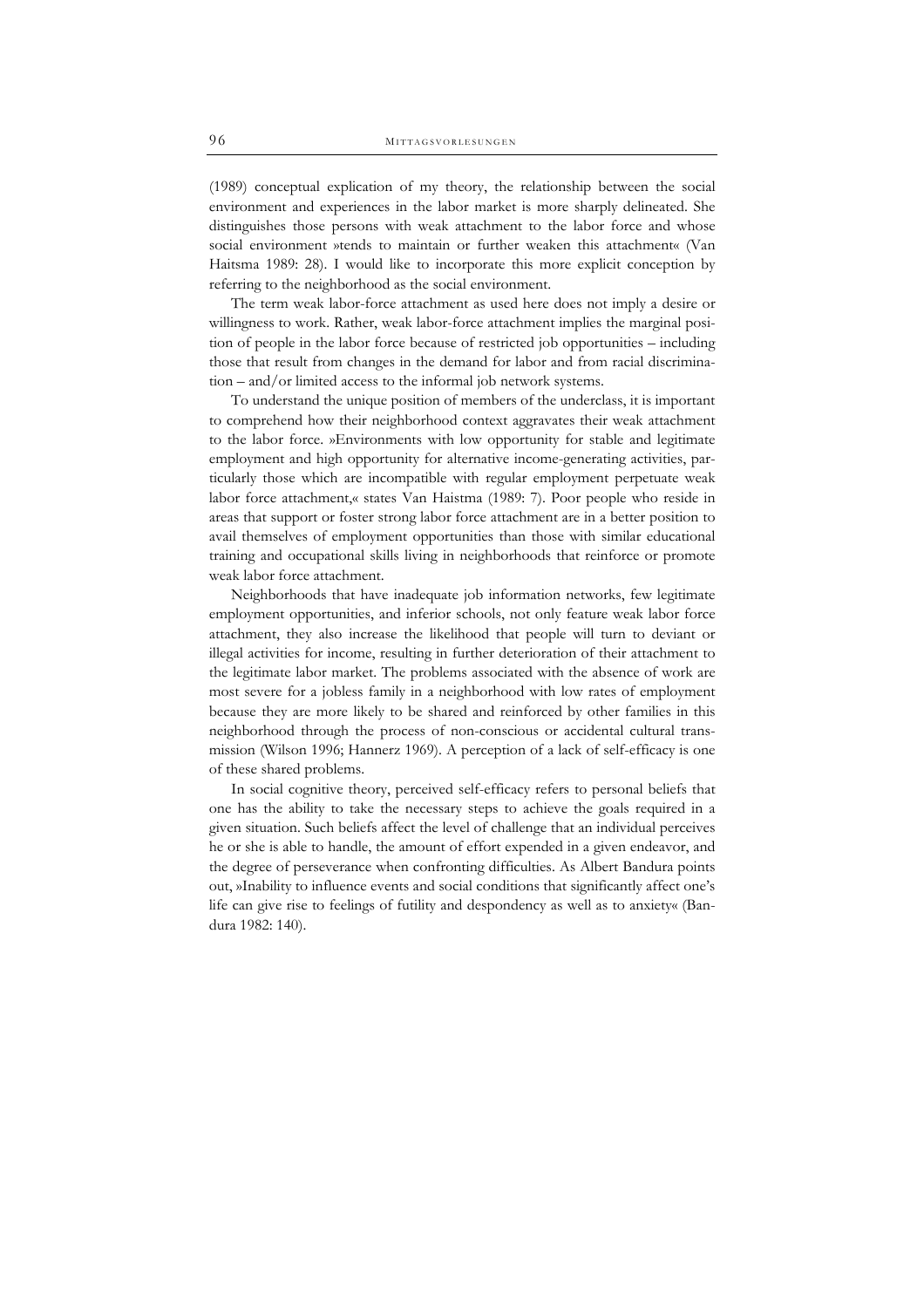Two sources of perceived futility are identified in self-efficacy theory: people may (1) seriously doubt that they can accomplish what is expected or (2) are confident of their abilities but nonetheless do not try because they feel that their efforts will ultimately fail in an environment that is discriminatory, punitive, or unresponsive. »The type of outcomes people expect depends largely on their judgments of how well they will be able to perform in given situations« (Bandura 1982: 140).

I would hypothesize that unstable work and low income will lower a person's perceived self-efficacy. Accordingly, I would expect lower levels of perceived selfefficacy in ghetto neighborhoods than in the more advantaged neighborhoods because of higher levels of underemployment, unemployment, and labor force drop outs in ghetto areas. I would also expect the level of perceived self-efficacy to be higher among those individuals who are weakly attached to the labor force but who live in working- and middle-class areas than among their counterparts who reside in ghetto neighborhoods.

In the ghetto neighborhoods, networks of kin, friends, and associates are more likely to include a higher proportion of individuals who tend to doubt that they can actually achieve approved societal goals because of their experiences with extreme economic marginality. The self-doubts may exist for either of the two reasons stated above: these individuals may have questions concerning their own preparedness or capabilities, or they may perceive that a hostile society has imposed severe restrictions on their avenues to advancement.

The more extended the period of joblessness, the more likely these self doubts will be internalized. I think it is reasonable to assume that the longer a neighborhood is plagued with high unemployment and non labor-force participation, the stronger the association between joblessness and feelings of low self-efficacy. In such neighborhoods a jobless family is influenced by the behavior, social perceptions, beliefs, and orientations of similar families disproportionately concentrated in the neighborhood. In *The Truly Disadvantaged* (1987) I used the term »concentration effects« – that is, the effects of living in an overwhelmingly impoverished environment – to capture this process.

Thus, in my formulation the meaning of the concept of underclass is derived from a theoretical framework on the social transformation of the inner city, a framework that links structural, cultural, and social psychological propositions. In this theory, what distinguishes members of the underclass from those of other economically disadvantaged groups is that their neighborhood or social milieu uniquely reinforces their marginal economic position or weak attachment to the labor force.

This is not a view that is shared by other social scientists. For example, Christopher Jencks maintained that »what we now call the underclass bears a striking resemblance to what sociologists used to call the lower class (1992: 28)«. However, I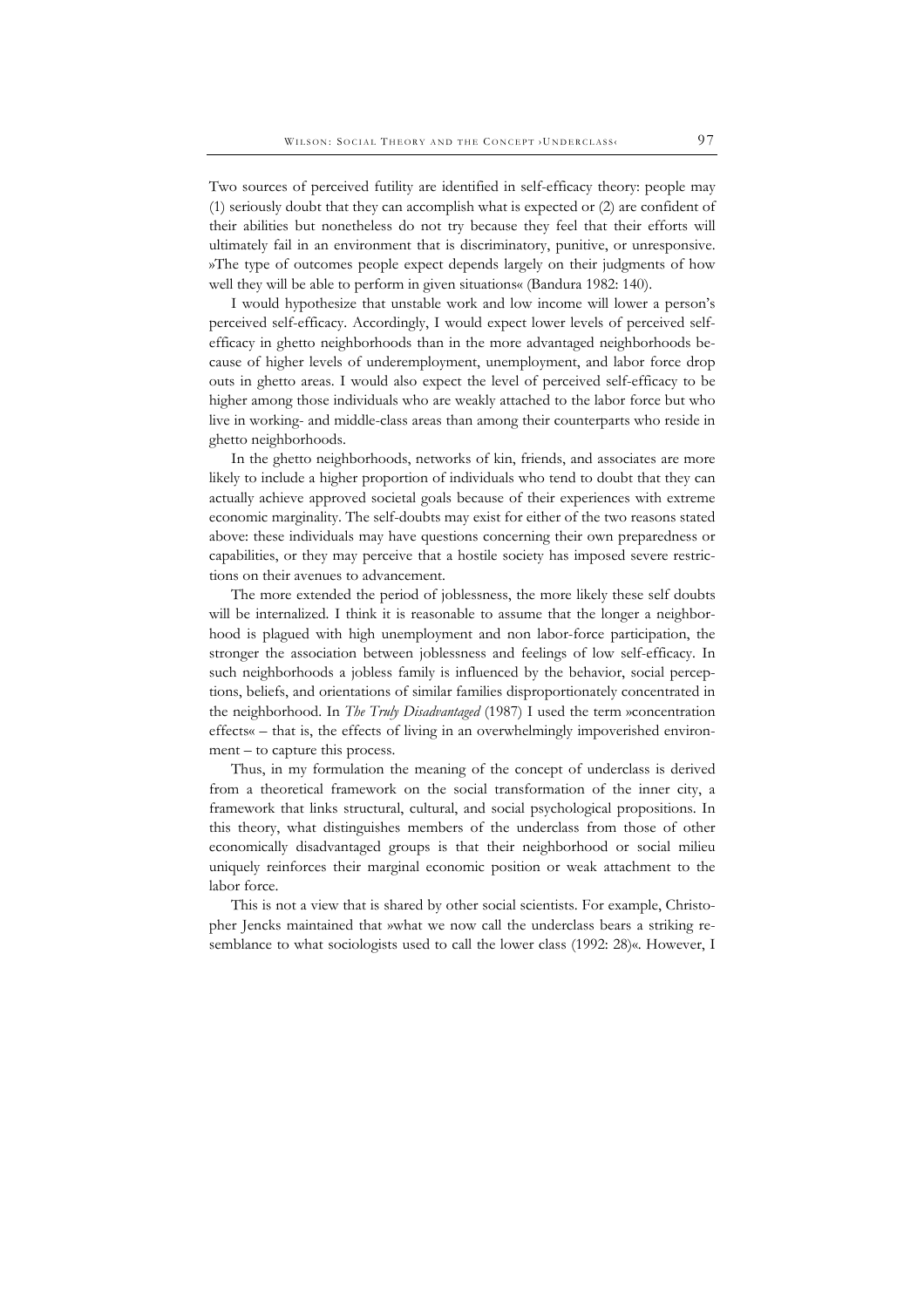know of no previous studies that define »lower class« in terms of the dual problems of weak attachment to the labor force or marginal economic position, and social isolation in neighborhood of highly concentrated poverty. The standard designation »lower class« does not capture this important distinction.

What the terms »lower class« and »underclass« have in common is that they connote economic marginality. Where they differ is that unlike the term »underclass,« as theoretically defined in this paper, the term »lower class« does not signify the added dimension of neighborhood or social milieu. In America the problems this definition of the underclass connotes – economic marginality and neighborhoods of highly concentrated poverty – are more likely to be present in the innercity ghettos.

In this connection, Jencks (1992) argues that because my definition of the underclass emphasizes location, it refers mainly to a nonwhite population. However, the concept as used in my theoretical framework can be applied not only to different racial and ethnic groups, but also to different societies. In the United States the concept will more often apply to people of color because whites seldom live in ghetto or extreme poverty areas – that is, neighborhoods with poverty rates of at least 40 percent.<sup>5</sup> For example, the proportion of the poor who reside in ghetto neighborhoods in metropolitan areas varies noticeably by race. Of the eight million ghetto poor in 1990, 4.2 million were African American, two million were Latino and roughly 1.8 million were white (Jargowsky 1997).6

Thus to speak of the underclass in the United States is to refer primarily to blacks and Latinos.7 However, there is nothing in my conceptual definition of the underclass that would restrict its application to people of color. In other societies the combination of weak labor force attachment and social isolation may exist in certain inner-city neighborhoods even though the levels of concentrated poverty do not match those inherent in American ghettos. For example, there is evidence that the long term jobless in the Holland inner cities of Rotterdam and Amsterdam – particularly the immigrants with weak labor-force attachment from Surinam and Indonesia – have experienced sharply decreasing contact with conventional groups and institutions in Dutch society despite levels of ethnic and class segregation far

<sup>——————————————&</sup>lt;br>———————————————————— 5 See footnote 2.

 <sup>6</sup> Of the large cities in the U.S., Boston is unique in that it includes a significant number of whites who live in high poverty census tracts. Thus the use of the term »white underclass« would be more applicable to Boston than to other metropolises in this country.

 <sup>7</sup> Alejandro Portes and Ruben G. Rumbaut (2001) use the term ›underclass‹ to refer to those second generation Latino immigrants who have experienced the downward assimilation path, including residence in barrios, not the more stable and socially organized immigrant enclaves, and whose experiences are similar to those African Americans who reside in ghettos. See Portes and Rumbaut (2001).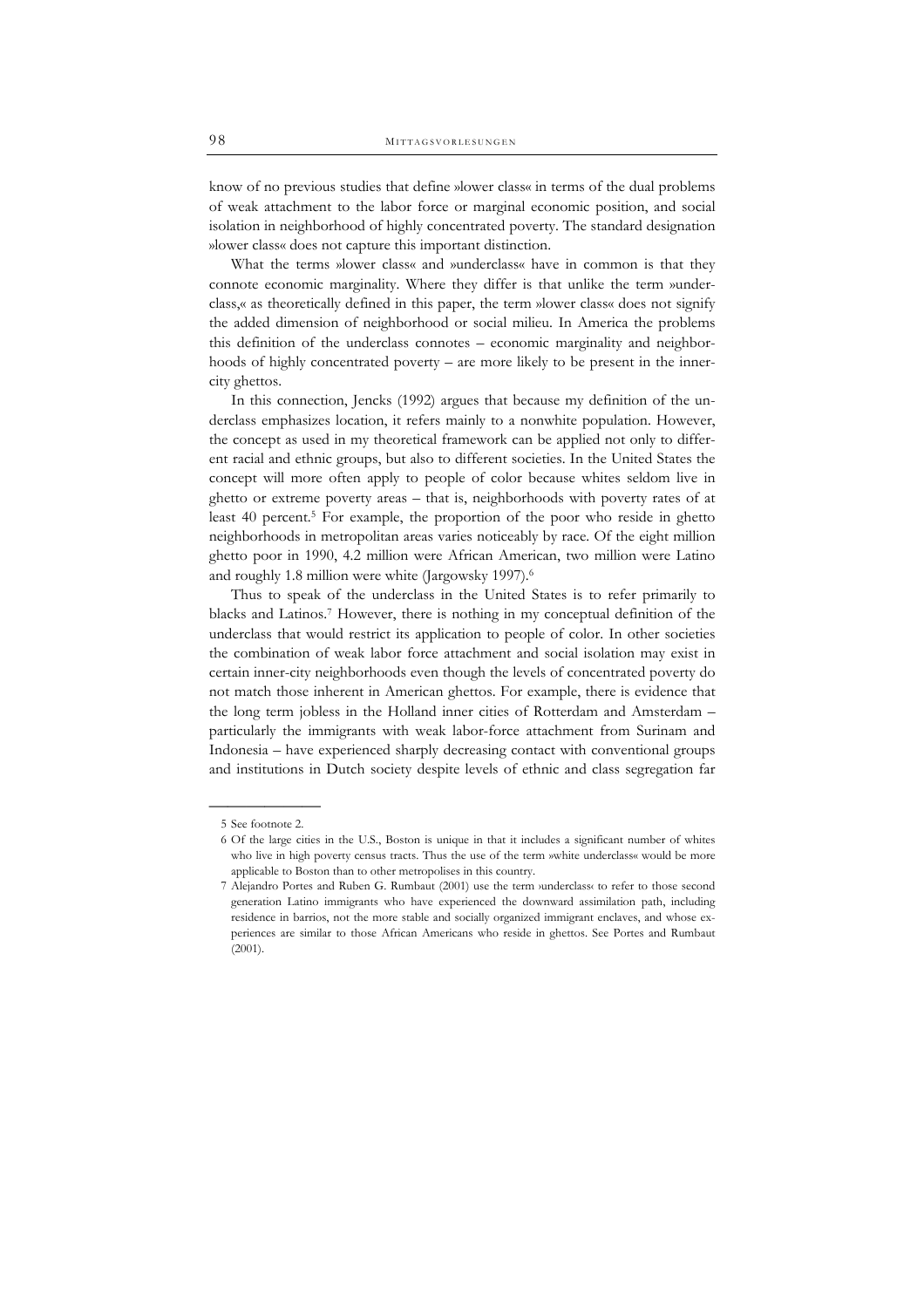below those of large inner cities in the United States. In response to this development, several Dutch social scientists have discussed the formation of an underclass in the Netherlands in precisely the theoretical terms outlined in my book, *The Truly Disadvantaged* (Schuyt 1990; Kloosterman 1990; Engbersen 1990; Engbersen/ Schuyt/Timmer 1990).

We need a concept that allows us to describe and highlight the important theoretical linkage between a disadvantaged group's position in the labor market and its social environment. I have shown how the term vunderclass can serve this purpose. Social scientists may choose another concept to capture this relationship. I now use the term *ighetto poor* to designate the dual problem of weak-labor force attachment and a social milieu featuring concentrated poverty and social isolation. My concern is that a theoretically derived concept of underclass will be overcrowded in the long run by nonsystematic, arbitrary and atheoretical usages that often end up as ideological slogans or code words, particularly in journalistic descriptions of patterns of behavior in the inner city (cf Hamill 1988; Magnet 1987).

However, regardless of the concept used to describe the theoretical linkage between a disadvantaged group's position in the labor market and its social environment, many may question the strength of this relationship given the recent criticisms of the research on neighborhood effects for not adequately considering the unmeasured differences between inner-city ghetto families and families that live reside in non-ghetto communities (Tienda 1991). In other words, it is argued that the effects that we attribute to neighborhoods may be due in large measure to the characteristics of families who end up living in neighborhoods of highly concentrated poverty – families with the weakest job-related skills, with the least awareness of and concern for the effects of the local environment on their children's social development, and with the most personal problems (Jargowsky 1997).

Indeed, some scholars have maintained that neighborhood effects disappear when researchers use appropriate statistical techniques to account for »self selection bias« (Plotnick/Hoffman 1993; Evans/Oates/Schwab 1992). I think that such conclusions are often reached because of the crude measures that are used to capture neighborhood effects. Allow me to elaborate. The research that we conducted in Chicago in the late 1980s revealed that the residents in Chicago's ghetto neighborhoods share a feeling that they have little informal social control over their children. A primary reason is a weak institutional resource base that fails to provide a foundation for social organization in their neighborhoods (Wilson 1996).

It is easier for parents to control the behavior of the children when their neighborhood features a strong institutional resource base. That is, when community institutions such as churches, schools, political organizations, businesses, and civic clubs are stable, and their links are strong or secure. The higher the density and stability of community organizations, the less deviant activities such as crime, the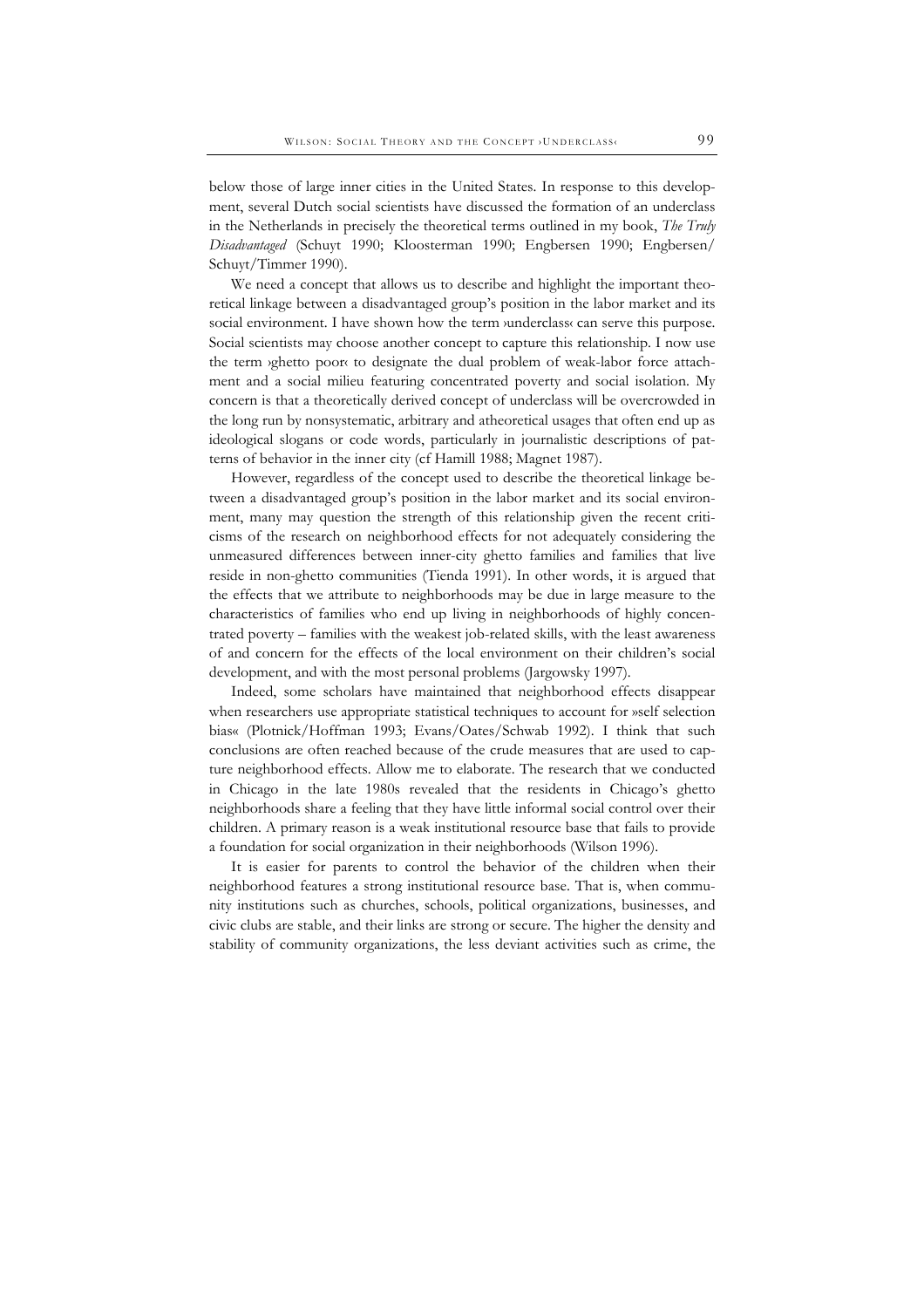formation of gangs, drug trafficking, and prostitution can take root in the neighborhood.

A weak institutional resource base is what distinguishes inner-city ghetto neighborhoods from stable working-class and middle-class areas. Parents in ghetto neighborhoods experience much greater difficulty in trying to control the behavior of their adolescents and prevent them from getting involved in activities detrimental to pro-social development, activities that may affect their chances for future success in the labor market. Because our rudimentary measures of neighborhood effects are unable to capture the dynamic impact of differences in the institutional resource base on families and individuals, we are more likely to overemphasize the importance of self-selection bias.

Moreover, our rudimentary measures of neighborhood effects are also unlikely to capture indirect forces that operate to disadvantage individuals and families residing in highly concentrated poverty areas. I am referring to both indirect structural and cultural factors (Smelser/Wilson/Mitchell 2001). These causal mechanisms are »indirect« because they are mediated by the position of the group in the system of social stratification (i.e., the position the group occupies in terms of power, prestige, influence, and privilege). Take for example, the impact of national economic change on low-skilled African-American workers.

In recent years, the growth and spread of new technologies and the growing internationalization of economic activity have changed the demand for different type of workers (Katz 1996; Schwartzman 1997). While these trends tend to benefit highly educated or highly skilled workers, they have created situations where lower skilled workers face the growing threat of job displacement and eroding wages.

The decreased relative demand for low-skilled labor has had a greater impact on poor black communities because the percentage of low-skilled workers is still disproportionately large. Low-skilled workers in all racial and ethnic groups are likely to be adversely affected by the changes in the relative demand for labor, but the severest dislocations will be felt in the inner-city ghettos. Social isolation in these areas, for example the lack of access to the informal jobs network, exacerbates the problems that low-income workers in all neighborhoods experience from shifts in the demand for labor.

Also, social isolation in ghetto neighborhoods creates mechanisms that affect race-neutral processes that ultimately influence group outcomes. Consider the problem of the flow of information to poor inner-city ghetto neighborhoods. In order to make wise decisions, people have to have good information. However the more socially isolated or segregated the community, the less likely the residents will have ready access to reliable information concerning the labor market, schools, apprenticeship programs, financial markers, and so on.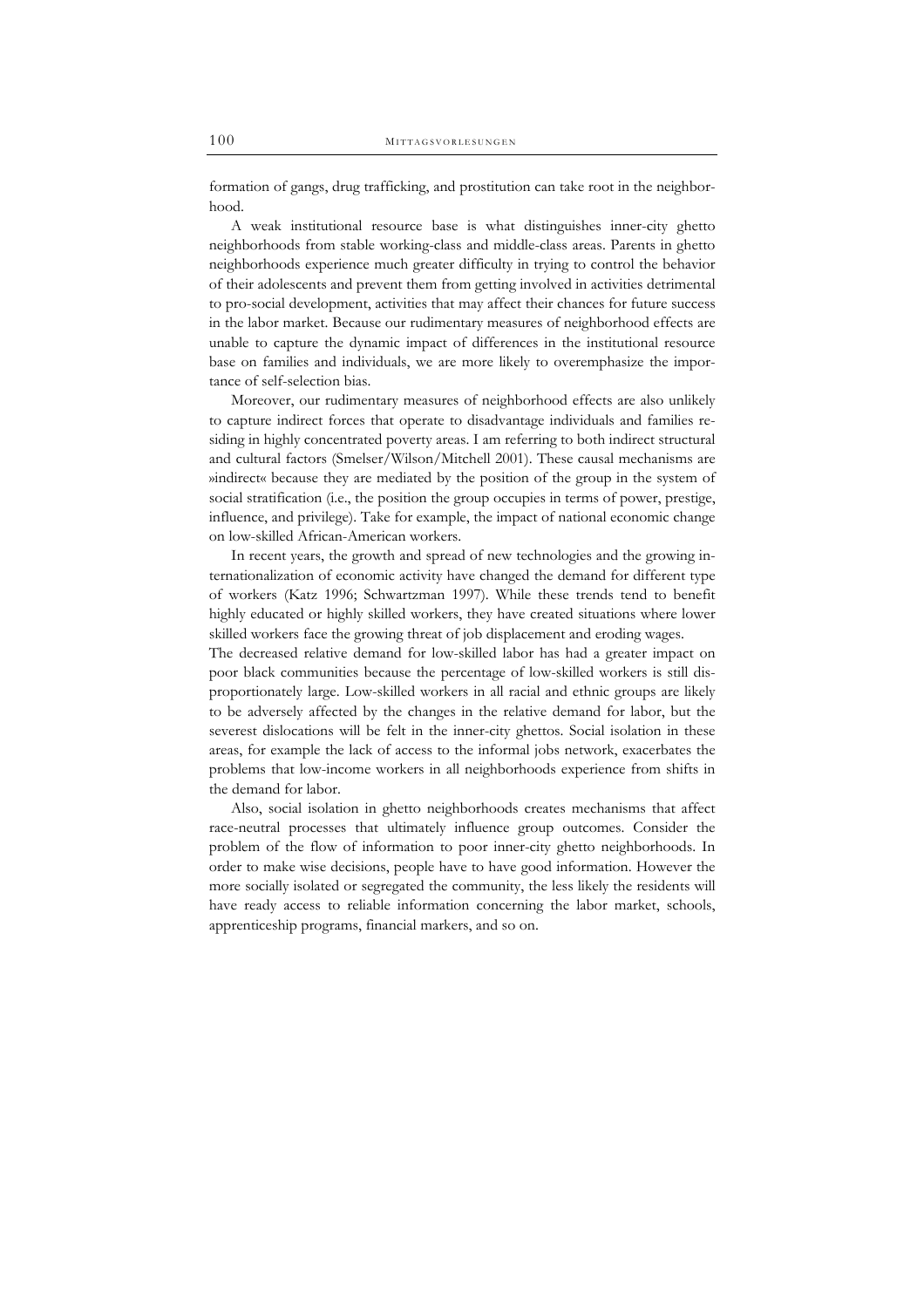Our rudimentary measures of neighborhood effects do not capture these indirect structural factors. They also fail to capture indirect cultural factors. Following Ulf Hannerz (1969), I define »culture« as the sharing of modes of behavior and outlook within a community. The study of culture not only involves an analysis of how it is transmitted from generation to generation, but the way in which it is sustained through social interaction in the community.

When individuals act according to their culture, they are following their inclinations as they have been developed by learning or influence from other members of their community (Hannerz 1969). Skills, styles, and habits are often shaped by the frequency in which they are present in the community (Swidler 1986). Accordingly, the point I want to emphasize – which should be kept in mind when considering my theoretically derived definition of the underclass – is that the environment embodies both structural and cultural constraints and opportunities. In order to fully appreciate and explain the divergent social outcomes of human groups, we must take into account their exposure to different cultural influences.

Patterns of behavior in the inner city often represent particular cultural adaptations to the systematic blockage of opportunities in the environment of the inner city and the society as a whole. These adaptations are reflected in habits, skills, styles, and attitudes that are shaped over time. The exposure to different cultural influences in the environment has to be taken into account if one is to really appreciate and explain the divergent social outcomes of human groups. To state the issues more formally, culture provides the tools and creates constraints in patterns of social interaction, including the social interaction that leads to different racial outcomes. Accordingly, culture is closely intertwined with social relations in the sense that its effects on stratified racial outcomes are filtered through social relational processes and are therefore indirect (Tilly 1998).

Imposed or voluntary restrictions on the actions of members of the community increase differences in behavior and outlook and may limit opportunities for economic and social advancement. This creates situations in which social factors, such as a group's economic position in society, interact over time with cultural factors in the formation of observable group traits and characteristics. As noted above, these group traits and characteristics often shape the attributes of individual members of the community – such as their motivations, attitudes, and skills – which in turn affect their social outcomes, including their social mobility.

Among the effects of living in segregated neighborhoods is repeated exposure to cultural traits – styles of behavior, particular skills, habits, orientations and world views – that emanate from or are the products of racial exclusion, traits that may impede successful maneuvering in the larger society. For example, our research in Chicago revealed that many parents in the inner-city ghetto neighborhoods warned their children to avoid eye to eye contact with strangers and to develop a tough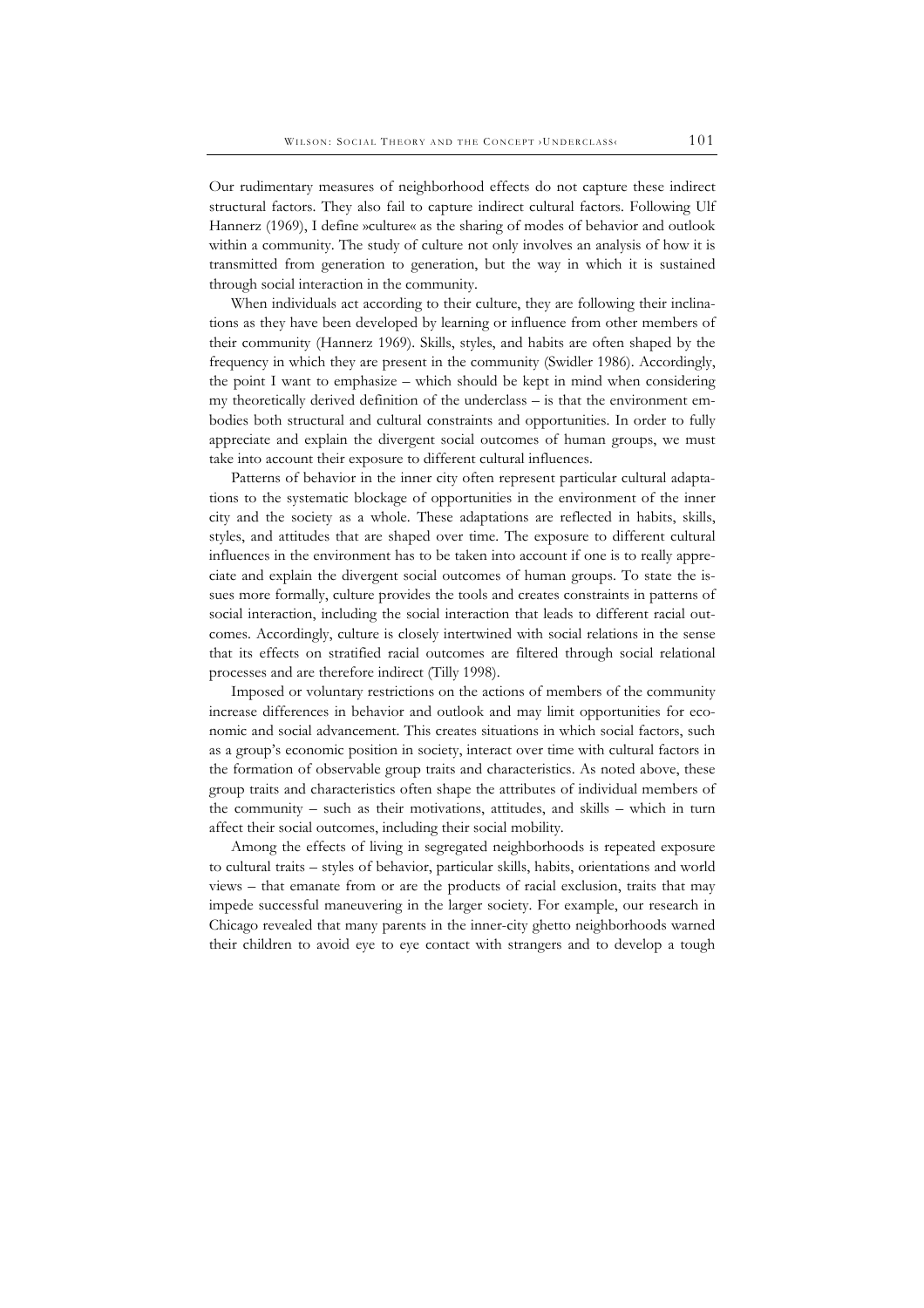demeanor when encountering people on the streets. While such behaviors are helpful for survival in the ghetto, they hinder successful interaction in mainstream society (Wilson 1996).

When I speak of the impact of the environment I am not making an either/or distinction between culture and social structure, rather I am highlighting the interaction between these two variables. In the final analysis, the exposure to different cultural influences in the environment has to be taken into account if one is to really appreciate and explain the divergent social outcomes of human groups.

### Conclusion

One of the general hypotheses from my theory of the social transformation of the inner city is that a social environment featuring concentrated poverty and social isolation reinforces weak attachment to the labor market (Wilson 1987). A number of the specific hypotheses that embody the notion of concentration effects – the effects of living in highly concentrated poverty areas – specify the mechanisms that create the connection between the social environment and labor-force attachment. For example, one of these hypotheses states that individuals living in high poverty areas are much less likely to be tied into the informal job information network system than those living in marginal or low poverty areas.

The dual problem facing many individuals of weak labor-force attachment and residing in a social environment that further weakens that attachment is conveyed by the concept vunderclass. Accordingly, this concept derives its meaning from the theory of the social transformation of the inner city and helps to highlight the importance of the social environment for so many truly disadvantaged individuals.

However, as I have tried to indicate, because our empirical measures of the impact of the environment are rudimentary, as is so clearly revealed in the research on neighborhood effects, we have yet to demonstrate the complex ways that the environment or neighborhood milieu directly and indirectly affects the social outcomes of individuals and families, including the cumulative effects of living in an environment that is overwhelmingly impoverished. But as we work to improve our measures of the social environment's impact on poverty populations, a concept that forces us to keep in focus the role of the environment in weakening attachment to the labor is indispensable, regardless of whether that concept is the *v*underclass or some equivalent designation.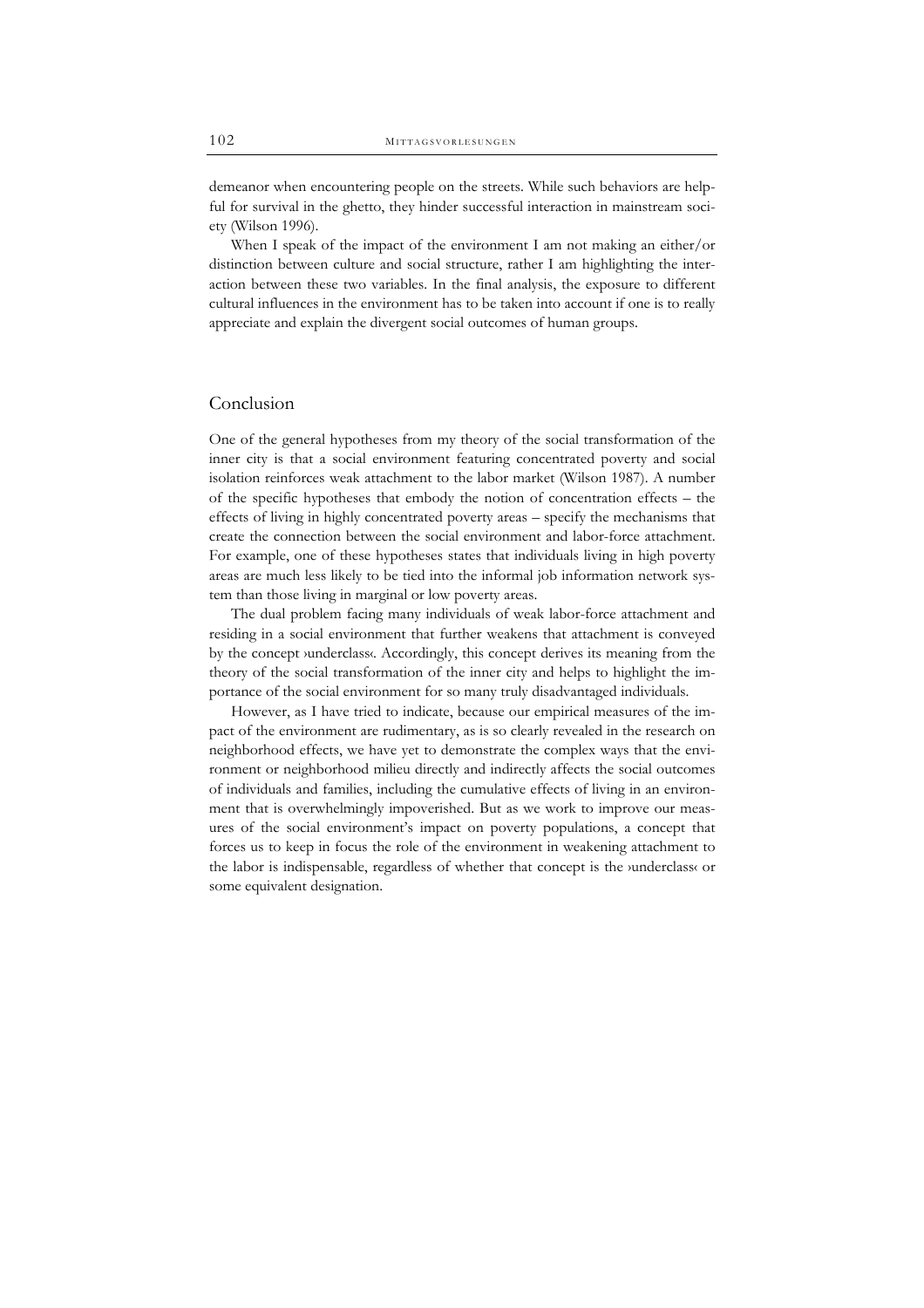# References

- Aponte, Robert. (1990), »Definitions of the Underclass: A Critical Analysis,« in: Gans, Herbert J. (ed.), *Sociology in America*, Newbury Park.
- Auletta, Ken (1982), *The Underclass*, New York.
- Bandura, Albert (1982), »Self-Efficacy Mechanism in Human Agency«, *American Psychologist*, vol. 37 (February), pp. 122–147.
- Clark, Kenneth B. (1965), *Dark Ghetto: Dilemmas of Social Power*, New York.

Darendorf, Ralf (1985), *Law and Order*, Boulder, Colorado.

- Engbersen, Godfried (1990), »Modern Poverty in the Netherlands«, paper presented at the *Workshop on Social Policy and the Underclass*, University of Amsterdam (August).
- Engbersen, Godfried/Schuyt, Kees/Timmer, Jaap (1990), »Cultures of Unemployment: Long-Term Unemployment in Dutch Inner Cities«, *working paper 4*, Vakgroep Sociologie Rijksuniversiteit, Leiden.
- Evans, William N./Oates, Wallace E./Schwab, Robert M. (1992), »Measuring Peer Group Effects: A Study of Teenage Behavior«, *Journal of Political Economy*, vol. 100, pp. 966–991.
- Fiskin, James S. (1983), *Justice, Equal Opportunity, and the Family*, New Haven.
- Gans, Herbert J. (1995), *The War Against the Poor. The Underclass and Antipoverty Policy*, New York.
- Gilder, George (1981), *Wealth and Poverty*, New York.
- Hamill, Pete (1988), »Breaking the Silence«, *Esquire*, March, pp. 91–102.
- Hannerz, Ulf (1969), *Soulside: Inquiries into Ghetto Culture and Community*, New York.
- Hughes, Mark A. (1989), »Concentrated Deviance and the <sup>J</sup>Underclass‹ Hypothesis«, *Journal of Policy Analysis and Management*, vol. 8, no. 2, pp. 274–282.
- Jargowsky, Paul (1997), *Poverty and Place: Ghettos, Barrios, and the American City*, New York.
- Jargowsky, Paul/Bane, Mary Jo (1991), »Ghetto Poverty in the United States, 1970–1980. In The Urban Underclass«, in: Jencks, Christopher/Peterson, Paul E. (eds.), *Washington D.C.: Brookings Institution*, pp. 235–273.
- Jencks, Christopher (1992), *Rethinking Social Policy: Race, Poverty and the Underclass*, New York.
- Katz, Michael B. (1993), »Reframing the ›Underclass Debate«, in: Katz, Michael B. (ed.), *The »Underclass« Debate: Views from History*, Princeton, pp. 440–478.
- Katz, Michael B. (1989), *The Undeserving Poor: From the War on Poverty to the World on Welfare*, New York.
- Kloosterman, Robert C. (1990), »The Making of the Dutch Underclass? A Labour Market View«, paper presented at the *Workshop on Social Policy and the Underclass*, University of Amsterdam (August).
- Lemann, Nicholas (1986), »The Origins of the Underclass«, *Atlantic*, June, pp. 31–61.
- Liebow, Elliot (1967), *Tally's Corner: A Study of Streetcorner Men*, Boston.
- Magnet, Myron (1987), »America's Underclass: What to Do?«, *Fortune*, vol. 115, no. 10, pp. 130–150.
- Massey, Douglas S./Denton, Nancy A. (1993), *American Apartheid: Segregation and the Making of the Underclass*, Cambridge.
- Mead, Lawrence (1986), *Beyond Entitlement: The Social Obligations of Citizenship*, New York.
- Moynihan, Daniel Patrick (1965), *The Negro Family: The Case for National Action*, Washington D.C.
- Murray, Charles (1990), *The Emerging British Underclass*, London.
- Murray, Charles (1984), *Losing Ground: American Social Policy, 1950–1980*, New York.